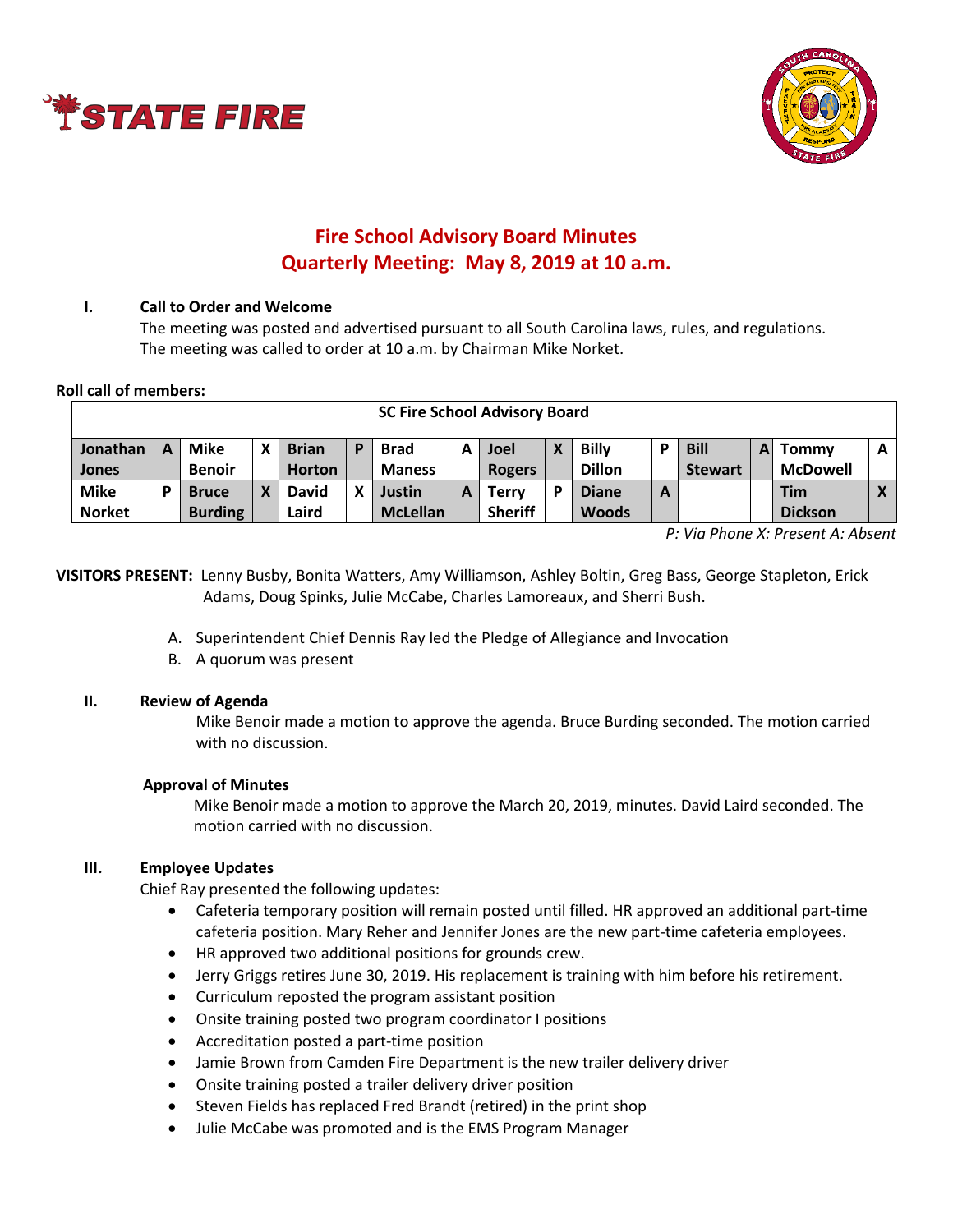- Tim Wojcik was reassigned to Emergency & Risk Management and reports to George Stapleton in Fire Marshal's office
- Amy Williamson is the marketing and special projects coordinator

## **IV. Superintendent's Remarks**

Chief Ray presented the following updates:

- SC HazMat week was a success. Received positive feedback.
- Received mostly positive feedback from meeting around the state.
- Continue to work on instructor surveys.
- Legislative Day at the State House was successful.
- Fire Escape was a success. There was moderate participation and positive feedback.
- The SCIAAI three day training is onsite next week. Board members were invited to attend.
- IST Training is next week in USAR in anticipation of the newly formed internal state fire incident support team.
- Lenny Busby and Bob Simpson attended the FDIC conference.
- Managers have been sent budget requests for their departmental needs for the upcoming fiscal year.

## **V. State Fire Marshal's Remarks**

### **Finance Related**

**A.** George Stapleton presented the following updates on Chief Jones' behalf:

- We are in end of year spending. Deadlines have been given for purchasing of equipment and goods.
- We are at approximately 80 percent of the budget for this year, which is on target. We should not incur any shortfalls.
- We are working to complete ongoing projects.

### **B. CPIP Project Updates**

- The fire station project started April 15. A construction staff member cut the electrical lines by mistake during renovation. Currently waiting for repairs to be completed. This project will take approximately six months with a completion date in October 2019.
- Received the bids on the dorm contract. Construction will start next week. Fifteen rooms are available for those attending the IST class.
- George Stapleton requested an emergency generator be added to the project for the cafeteria and dormitory.
- Drill tower project is on hold until the fire station and dorm renovation projects are completed.
- All of the air packs ordered through the AFG grant have arrived including 30 additional cylinders and 40 face pieces. This closes out the 2017 AFG grant. Awaiting approval of the 2018 AFG grant for turnout gear, extractors, and dryers.
- After receiving the bids to repair the fire hydrants, it was determined they should be replaced instead of repairing at a cost of \$49,022. This is scheduled for June 2019 and should take approximately 30 days.
- New tables and chairs have been ordered for the cafeteria at a cost of \$19,000.
- Received an ARFF Grant to purchase a new Oshkosh Striker trucker. We will take possession of the truck in June 2019.

### **VI. Section Reports**

# Facilities

Greg Bass provided a facilities update:

- Experiencing fluctuations in inmate labor. This should improve with the hire of two full-time grounds employees.
- Larry Anderson is the new HVAC technician.
- We have contracted with Trane for two annual inspections for the entire site.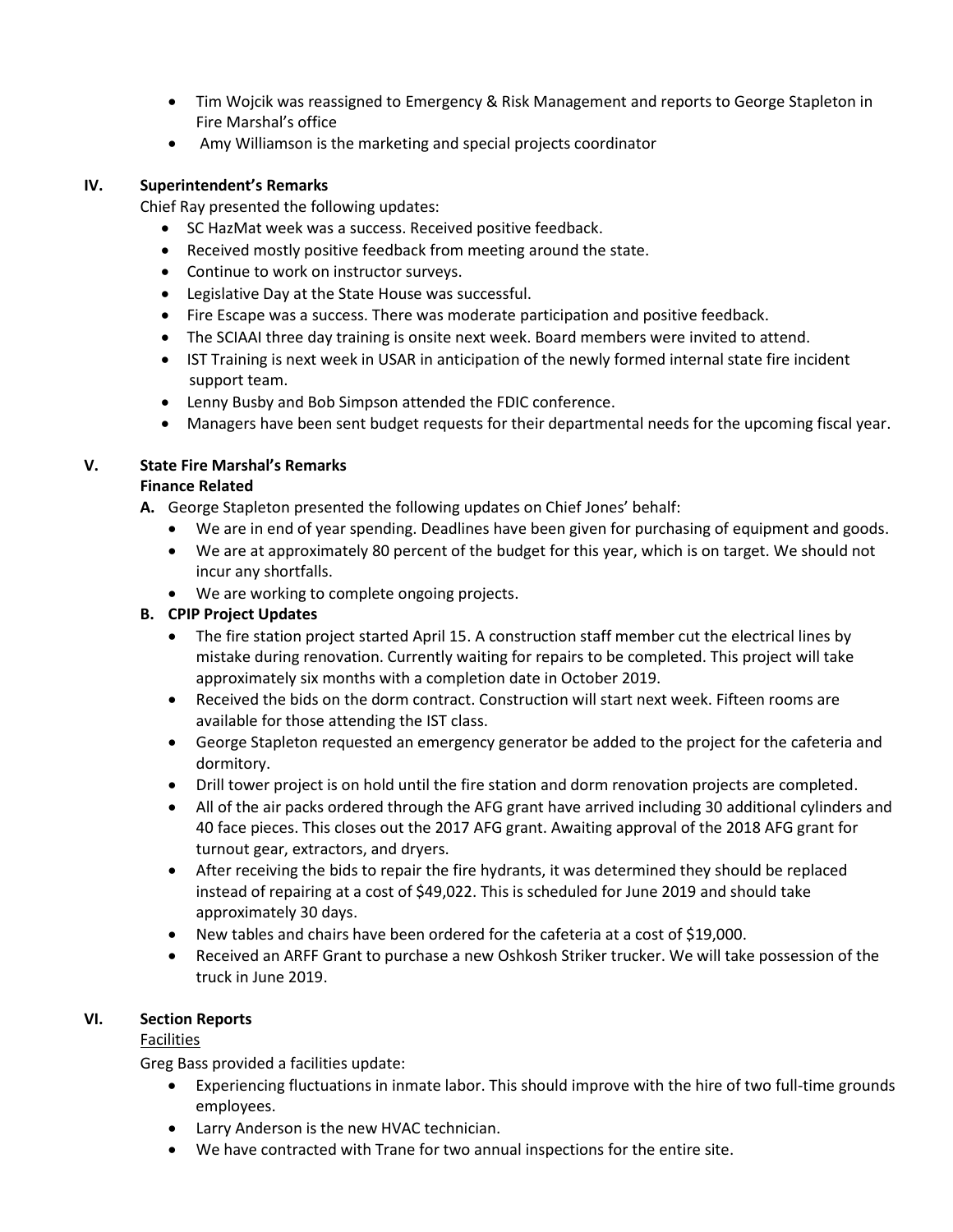- Worked with State Surplus to remove unused items from the site including school buses, trailers and trucks.
- AARF truck has been repaired.
- David Laird briefly discussed the age and disrepair of some of the props. Was appreciative of the new equipment.

# Curriculum and Instructional Design

Bonita Watters provided additional curriculum updates:

- Hazardous Materials Awareness will be open for two instead of four weeks.
- 3309 will no longer be an online open enrollment class. It will move to the same format as the Hazardous Materials Awareness course.
- Fire Officer III pilots are complete. Received permission from MFRI to use their lesson and activities plans. We should be able to get through Fire Officer IV quickly.
- 3350 Water Rescue is moving forward with help from Tony Harnet from Surfside.
- Moving from Moodle to Blackboard in FY20.

### **Training**

Lenny Busby provided a training section update:

- Regional coordinators continue to attend fire department meetings.
- New recruit school started with 26 students.
- Region 5 provided AV support to the All Hazards Incident Management program.
- Received 38 sets of firefighter gear with 20 extra coats. This gear is in service. Several staff members have completed the NFPA 1851 program which allows us to inspect and repair minor damage to the turnout gear.
- Regional staff continues working with CLEAR team collecting data.
- JD McCarley worked with FAST Team and assisted after an incident in Lancaster County.
- Currently understaffed and instructor onboarding has begun.
- Region 5 had a 2019 IOW Blitz to acquire additional instructors.
- College recruiters and four demonstrations were scheduled for Fire Escape April 6, 2019.

# EMS

Julie McCabe provided a training update:

- First time EMS pass rate is 64 percent.
- Obtained additional clinical agreements with Lexington County EMS and Orangeburg County EMS.
- Working with LLR Legal Counsel to reduce the 14 page MOU to three pages.
- Participated as EMS section during Fire Escape.
- Working with curriculum to build an EMT and EMR lesson plans.
- Will be attending training and conferences around the country.

### **Accreditation**

Doug Spinks, Accreditation Manager, provided an update:

- Referred the committee to the report for numbers and statistics on testing.
- Equivalency and reciprocity numbers are increasing even as we continue to be short-staffed. Anyone with an urgent need should call to be moved up in the queue.
- Procured the NFPA 1001 test banks for the firefighter series in preparation of the course update.
- Working on NFPA 1403 for Instructor enrichment.
- We received approval extension of accreditation to NFPA 1072 HMA/HMO (IFSAC & Pro Board).

### Administration

Sherri Bush, Administrative Supervisor, provided an update:

One member or administrative assistant will attend NFA State Weekend.